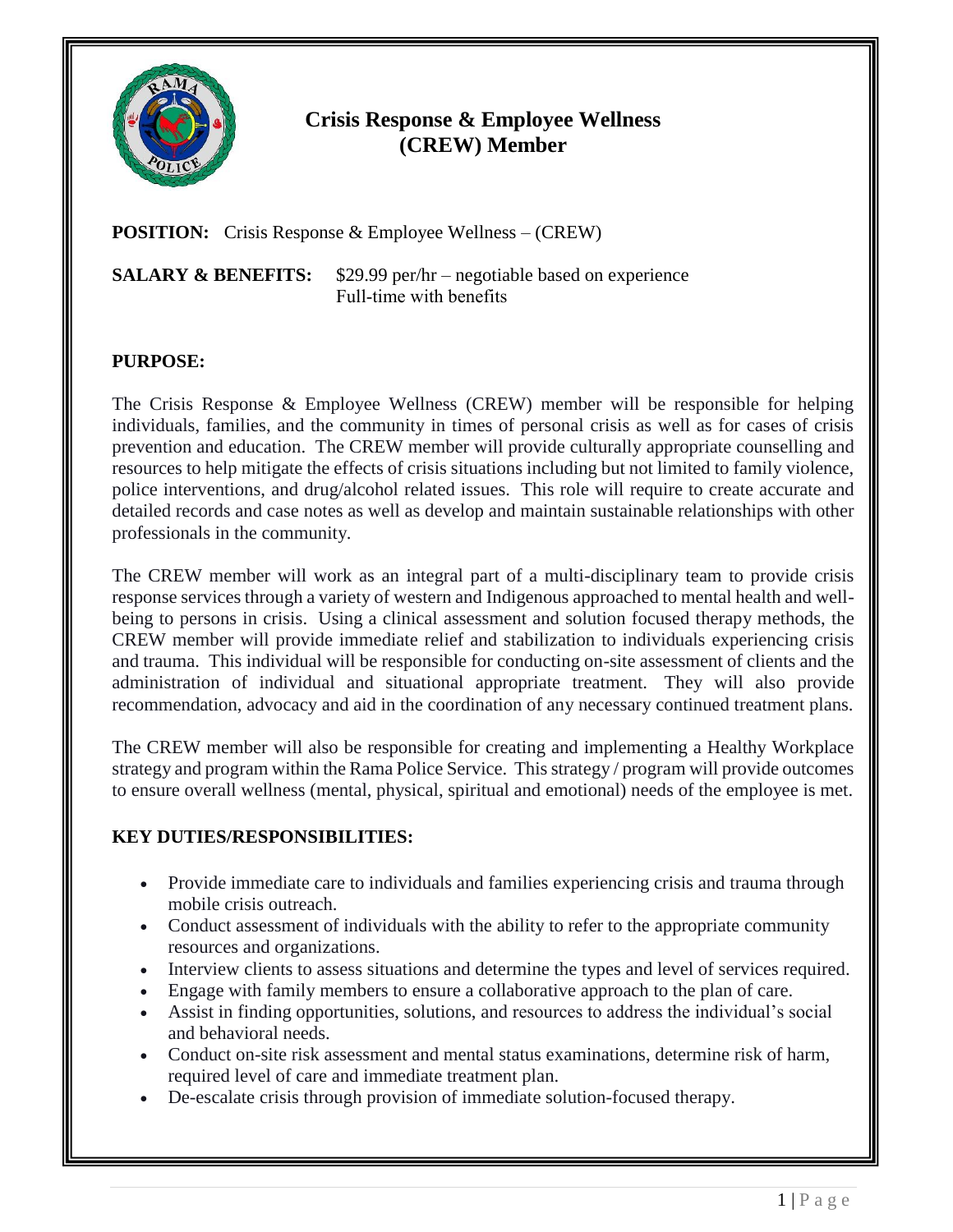- Manage the transfer of client information to the receiving community organization, as per information sharing agreements.
- Liaise with a range of multi-disciplinary professionals who are involved in a clients' care, ensuring a smooth and coordinated approach, especially when multiple organizations are involved.
- Monitor and evaluate clients, provide follow-up and documentation to all parties.
- Respond to individuals and/or family members by telephone or on a walk-in basis to provide information and support for their needs and situation.
- To create an employee wellness program with the Rama Police Service.
- To work with the Rama Police Management to coordinate and track the employee wellbeing program to ensure that individual needs are met.
- To identify training needs within the Rama Police that will enhance the wellness of the employees as well as to provide a better response to those in crisis.
- Dedicated focus on employee wellness within the Rama Police Service, including building community partnerships to further promote employee wellness.
- Enhance additional contacts for employee wellness and liaise with other law enforcement agencies, public and private organizations within the community.
- Maintain appropriate and adequate referral contacts for those experiencing crisis or requiring wellness support either through mainstream services, cultural traditional services and /or combination of both
- Other case management duties as assigned.

## **QUALIFICATIONS:**

Preference will be given but not restricted to applicants who possess training and experience in the following areas:

- Bachelor of Social Work Degree (preferred)
- College diploma in related field or other considered an asset.
- Minimum grade 12 Ontario Secondary School Diploma or equivalent.
- 3-5 years of previous work experience in the social work field consider an asset.
- Proficiency in Microsoft Office software applications.
- Strong knowledge of Indigenous frameworks, including intergenerational trauma and impact of colonization
- Ability to integrate western modalities with Indigenous ways of knowing, being and doing
- Knowledge and understanding of First Nations culture and traditional practices with the strong ability to conduct work using an anti-oppressive approach to practice.
- Must possess a valid class G Ontario Driver License.
- Ability to maintain confidentiality a MUST and be prepared to take an Oath/Affirmation of Office and Secrecy.
- Must be of good moral character, no criminal record and must pass a background check.
- Must provide a signed Rama Police Consent to Security Clearance Investigation Form, which is included in application package.
- Provide proof a copy of Covid-19 Double Vaccination record from Ministry of Health.
- Experience developing and delivering culturally appropriate programs and services.